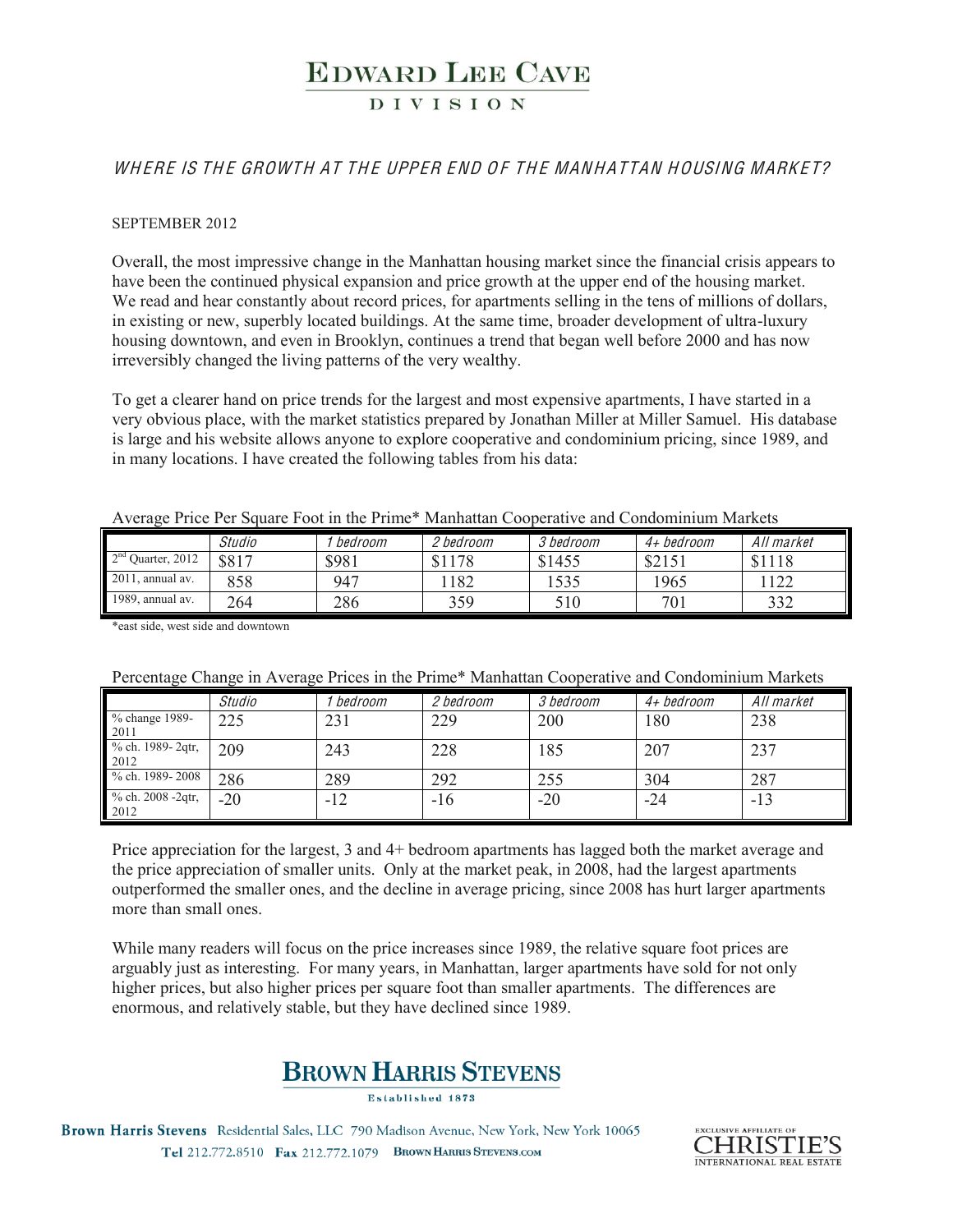#### **DIVISION**

- In the second quarter of 2012, the largest 4+ bedroom units sold for 1.48 times the square foot price of 3 bedroom units, 1.83 times that of 2 bedroom units, 2.19 times the square foot price of one bedroom units, and 2.29 the price of studios.

- In 1989, 4+ bedroom units sold for 1.37 times the square foot price of 3 bedroom units, 1.95 the price of two bedroom units, 2.45 the price of one bedrooms, and 2.65 times that of studios.

So where is the big explosion at the upper end of the market? It is in the growth in the volume of sales as indicated below. Here we see that while the absolute number of sales of large apartments is still a small share of the market, the growth in sales volume since 1989 has been most pronounced at the top. The sales volume performance of the largest apartments has been even more impressive since 2008. There have been very large increases in the number of 3 and 4+ bedroom sales, as the remainder of the market has been flat or declined.

|                         | Studio | bedroom | 2 bedroom | 3 bedroom | 4+ bedroom | All market |
|-------------------------|--------|---------|-----------|-----------|------------|------------|
| $\#$ of sales 1989      | 679    | 1551    | 1636      | 231       | 138        | 4235       |
| # of sales $2011$       | 1323   | 3343    | 3372      | 1059      | 349        | 9446       |
| % change 1989-<br>2011  | 95%    | 16%     | 106%      | 358%      | 153%       | 123%       |
| $\#$ of sales 2008      | 1729   | 3316    | 3905      | 472       | 192        | 9614       |
| % change 2008 -<br>2011 | $-23%$ | $1\%$   | $-14%$    | 124%      | 82%        | $-2\%$     |

Increase in the Number of Sales in the Prime Manhattan Cooperative and Condominium Markets

So to what degree do these increases reflect better data collection at Miller Samuel versus increased inventory or velocity in the market? Jonathan Miller answered this question as follows:

"To a certain degree, I am clearly better at acquiring data now than in 1989, but I think it is largely the introduction of new property to the housing stock over the period. In the mid- $80$ 's the ratio of coops/condos was 85/15, and now its 75/25. New condo development has made current sales levels 50/50. So it's logical that condos grew much faster. Co-ops grew to a lesser degree but grew because intense coop conversion activity in the 1980's formed many non-evict plans and sponsor units have slowly entered the market"

If it is the growth in numbers rather than the growth in price that is most impressive, for the largest apartments, is the news about exploding prices at the top of the market misleading? It may be, for the 3 and 4+ bedroom categories as a whole, but it may not be at the very top level. To test this hypothesis, I looked at the highest priced apartments closed in 2012 and compared these to the five highest in 2008, the presumed peak of the market, and in 1989. (The highest are selected from those indicated in the brokers' RealPlus listing system.)

## **BROWN HARRIS STEVENS**

Established 1873

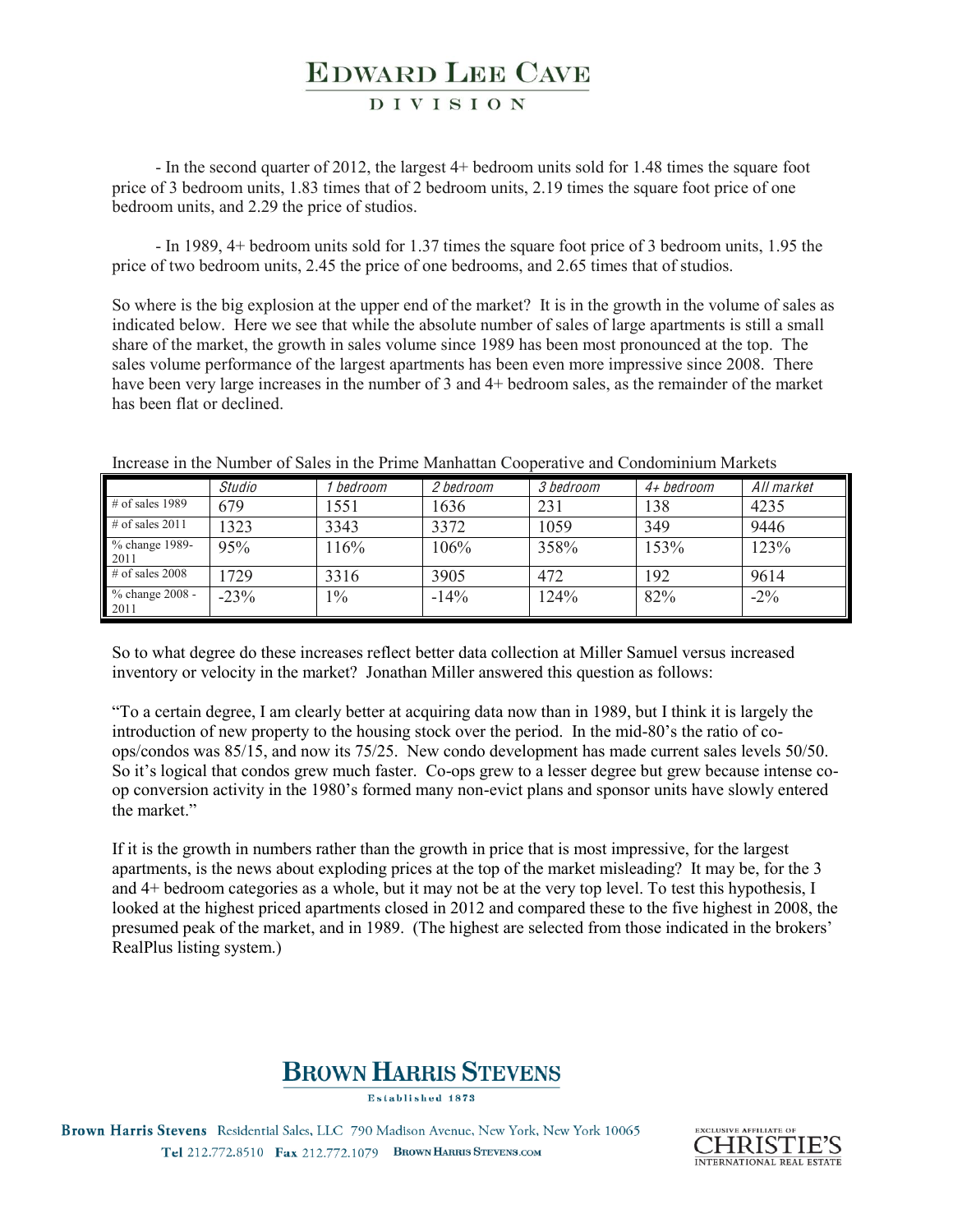### **DIVISION**

| Address                          | Type     | Apartment                          | Price        | Date    | Estimated | Price/SF |
|----------------------------------|----------|------------------------------------|--------------|---------|-----------|----------|
|                                  |          |                                    |              |         | SF        |          |
| 15 Central Park W.               | Condo    | <b>PH20</b>                        | \$88,000,000 | 2/2012  | 6,744     | \$13,048 |
| 50 Central Park S.               | Condo    | 30/31                              | \$70,000,000 | 6/2012  | 10,882    | \$6,433  |
| 740 Park Avenue                  | $Co$ -op | 12/13CD                            | \$52,500,000 | 5/2012  | 11,300    | \$4,646  |
| 834 Fifth Avenue                 | $Co$ -op | 12B                                | \$42,000,000 | 1/2012  | 5,600     | \$7,500  |
| 2 East $70th$ Street             | $Co$ -op | PH13A                              | \$40,064,000 | 6/2012  | -----     | -----    |
|                                  |          |                                    |              |         |           |          |
| 2 East $67th$ Street             | $Co$ -op | $11th$ floor                       | \$48,000,000 | 7/2008  | 6,000     | \$8,000  |
| 1060 Fifth Avenue                | $Co$ -op | 13B/14PHB                          | \$46,000,000 | 7/2008  | 7,500     | \$6,133  |
| 15 Central Park W.               | Condo    | PH39                               | \$45,000,000 | 2/2008  | 10,674    | \$4,216  |
| 1 Central Park South             | Condo    | 1109                               | \$45,100,956 | 4/2008  | 11,861    | \$3,802  |
| 720 Park Avenue                  | $Co$ -op | 7A                                 | \$36,630,000 | 12/2008 | 5,800     | \$6,316  |
|                                  |          |                                    |              |         |           |          |
| 4 East 66 <sup>th</sup> Street   | $Co$ -op | $\overline{9}$ <sup>th</sup> floor | \$9,000,000  | 4/1989  | 6,800     | \$1,324  |
| 435 East 52 <sup>nd</sup> Street | $Co$ -op | 18/19C                             | \$8,289,687  | 7/1989  | 7,400     | \$1,120  |
| 500 Park Avenue                  | Condo    | PH39/40                            | \$7,600,000  | 4/1989  | 8,000     | \$950    |
| 10 Gracie Square                 | $Co$ -op | PH                                 | \$7,250,000  | 10/1989 | $- - - -$ | ----     |
| 4 East 66 <sup>th</sup> Street   | $Co$ -op | $\overline{5}^{\text{th}}$ floor   | \$6,500,000  | 10/1989 | 6,800     | \$956    |

Highest Prices in 2012 vs. 1989

A quick review of this table shows not only huge increase in prices relative to 1989, but also higher prices this year than at the peak of the market in 2008.

The averages of the available prices per square foot are \$7,906 in 2012, \$5,693 in 2008, and \$1,088 in 1989. Even without the huge \$13,048/SF sale at 15 Central Park West, the three remaining sales average \$6,193/SF, higher than in 2008.

Comparing the 2012 average to that of 1989, there was an increase of 627%. This is much greater than the 207% increase indicated for 4+ bedroom apartments on the earlier table.

The mix of these apartments has changed. There was only one condominium in 1989, 500 Park, and it was raw space. There were two condominium sales each in 2008 and 2012. Furthermore, condominium prices have gravitated to the very top. And it is the highest condo prices that have driven up the top-price average in 2012.

Thus while the price performance of large apartments, as a category, has not been stellar since 1989, a sampling of the most expensive apartments indicates that much of what we read is justified. There are many more sales of large apartments, and there has been an explosion in prices at the top.

Larry Sicular

## **BROWN HARRIS STEVENS**

Established 1873